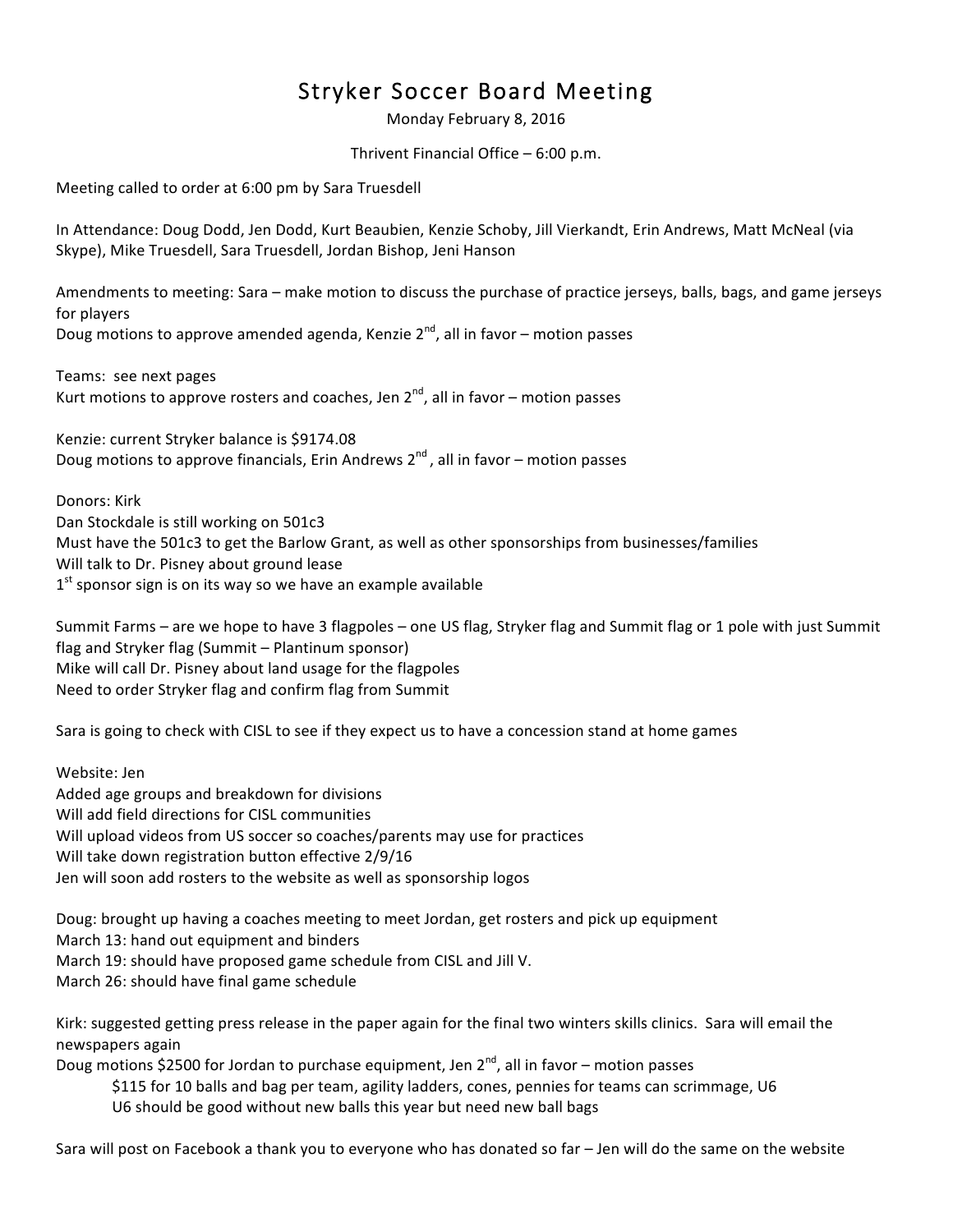Will get merchandise from Russ Reynolds, may look into another option at a later date

Sara will email next meeting date

Kirk motions to adjourn,  $2^{nd}$  by Doug at 8:25pm

#### **U6 – play 3, roster 6 max**

| <b>Coach: Steve Campbell</b><br><b>Assist: Quinn Hoversten</b><br><b>Mike Behrhorst</b> | <b>Coach: Ryan Kuker</b><br><b>Assist: Kour Nachazel</b> | <b>Coach: Andy Simmons</b><br><b>Assist: Dana VanLangen</b> |               |              |                         |
|-----------------------------------------------------------------------------------------|----------------------------------------------------------|-------------------------------------------------------------|---------------|--------------|-------------------------|
|                                                                                         |                                                          |                                                             |               | Caden Kuker  | <b>Marshall Simmons</b> |
|                                                                                         |                                                          |                                                             | Liza Campbell | Zach Doering | Cruz Burroughs          |
| Landyn Wagoner                                                                          | Anden Beaubien                                           | Adela Lara                                                  |               |              |                         |
| Savanna Behrhorst                                                                       | Lincoln Nachazel                                         | <b>Gabriel Cruz</b>                                         |               |              |                         |
| Collin Hartford                                                                         | Kolbie Smuck                                             | Serenity Morgan                                             |               |              |                         |
| Kellen Hoversten                                                                        |                                                          | <b>Broedy Carpenter</b>                                     |               |              |                         |
| <b>Coach: Lee Christensen</b>                                                           | <b>Co-Coach: Chris Stauffer</b>                          |                                                             |               |              |                         |
| <b>Assist: Tara Stotser</b>                                                             | Assist: Gretchen Lee                                     |                                                             |               |              |                         |
| Kieser Christensen                                                                      | Eden Stauffer                                            |                                                             |               |              |                         |
| <b>Hattie Christensen</b>                                                               | Naomi Stauffer                                           |                                                             |               |              |                         |
| Brecken Jass                                                                            | <b>Grant Miester</b>                                     |                                                             |               |              |                         |
| Aubree Silvey                                                                           | Cohen Beer                                               |                                                             |               |              |                         |
| Andrew Nicholle                                                                         | <b>Isaac Smith</b>                                       |                                                             |               |              |                         |

#### **U7 Boys – play 4, roster 8 max**

Kaden Stotser **Hayden** Krukow

- **Co-Coaches: Dani Whiley & Ryan Pitre**
- Raine Pitre Kameron Whiley **Ryder Pitre** Khamani Jackson Zane Gillespie Harper Leitner Kaden Murley James Allison

#### **U8 – play 4, roster 8 max**

U8 Girls Team A **U8** Girls Team B **Coach: Sara Truesdell <b>Coach:** Coach: Kyle Nugent **Assist: Kirk Beaubien Assist: Sara Kelsey** Demi Beaubien and Beaubien and Beaubien and Beaubien and Beaumont Robyn Kelsey Emma Truesdell and Leah Allen Cheyenne Simmons **Abby Janssen** Ivy McWherter **Islams** Isabelle Janssen Victoria Schipper Gabrielle Stauffer Grace Hartford **Addison** Fett Addison Montalto **Avery Nugent** Lily Drum and the contract of the contract of the United States of the United States of the United States of the United States of the United States of the United States of the United States of the United States of the Unit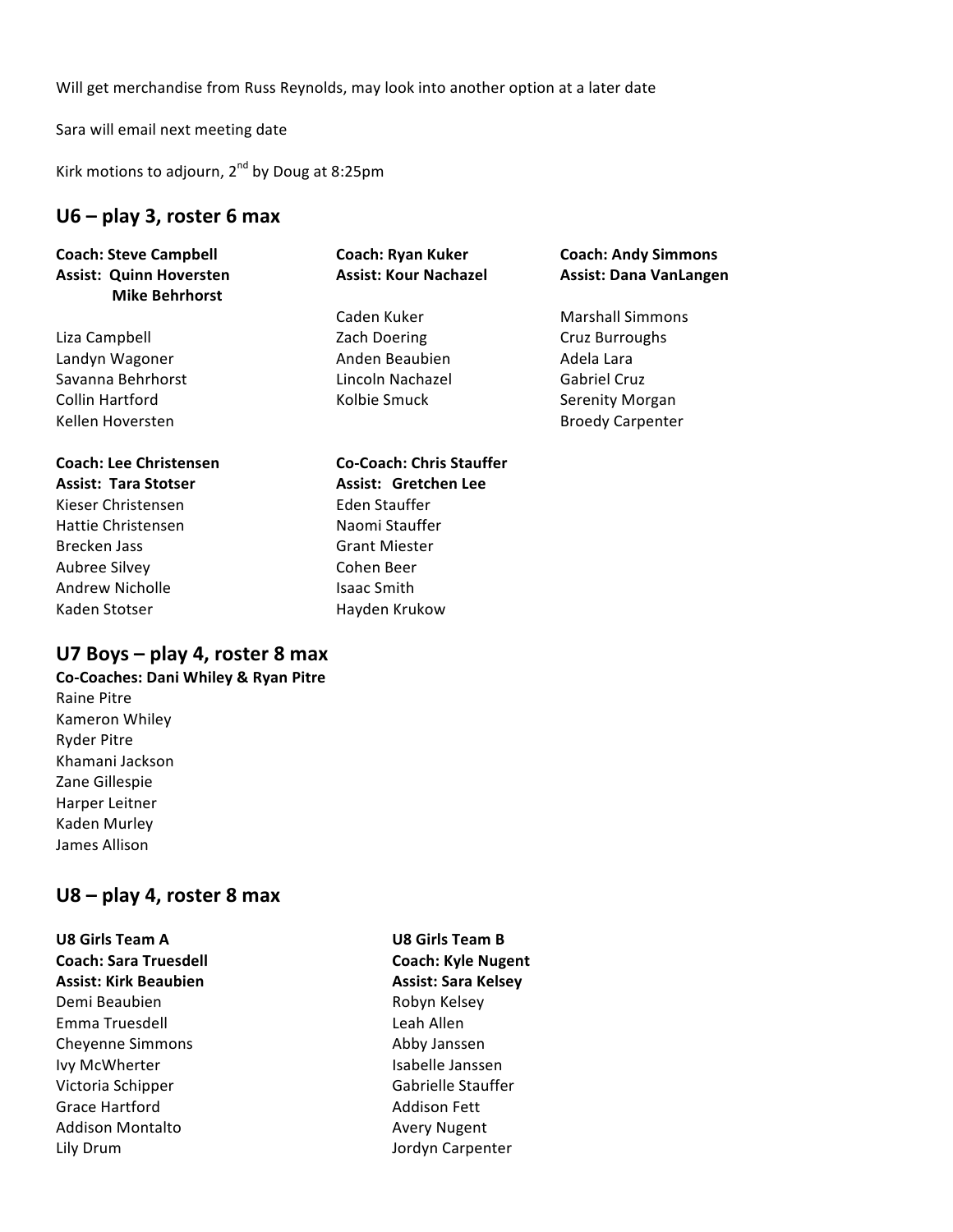#### **U8 Boys**

### **Coach: Zadok Nampala Coach: Emily England Coach: Matt McNeal**

- Tai Nampala **The England** Brody McNeal and Tyne England Brody McNeal Trever Hanson **Matter Cale Colberding** State Olberding Jack Duit **Cade Olberding** Nate Sparks **Mate Sparks Kian Spurlock** Kayne Chaplin Daniel Michaelson **Brody Spurlock** Collin Pieper Jackson Thiesen **Nicholas Tibbs** Brayden Moestchen Kyzer Riley **Kyle** England **Communist Communist Communist Communist Communist Communist Communist Communist Communist Communist Communist Communist Communist Communist Communist Communist Communist Communist Communist Comm**
- **Assist: Josh/Jeni Hanson Assist: Sheli Duit Assist: Jonah Zaimes** Brady Lancaster **Example 20** Caleb Winters **Lane Silver**

#### U9 Girls - play 6, roster 10 max

**Coach: Mike Truesdell Assist: Drew Gillespie Rachel Neely** Olivia Brogden Claire Truesdell Josie Johnson Lauryn Silvey Adessa Gillespie Gracie Drum Laura Pluff Brenna Krukow Erica Baker Alivia Tupper

#### **U10 Co-ed – play 6, roster 10 max**

**Coaches: Annie Hoelscher Assist: Steve/Kerry Mulford** Abigail Andrews Vada Campbell Kadynce Winters Kyla Opold Presley Mulford Noah Mulford Keaton Mulford Ocean Holdgrafer Caleb Stauffer Landen Lewey